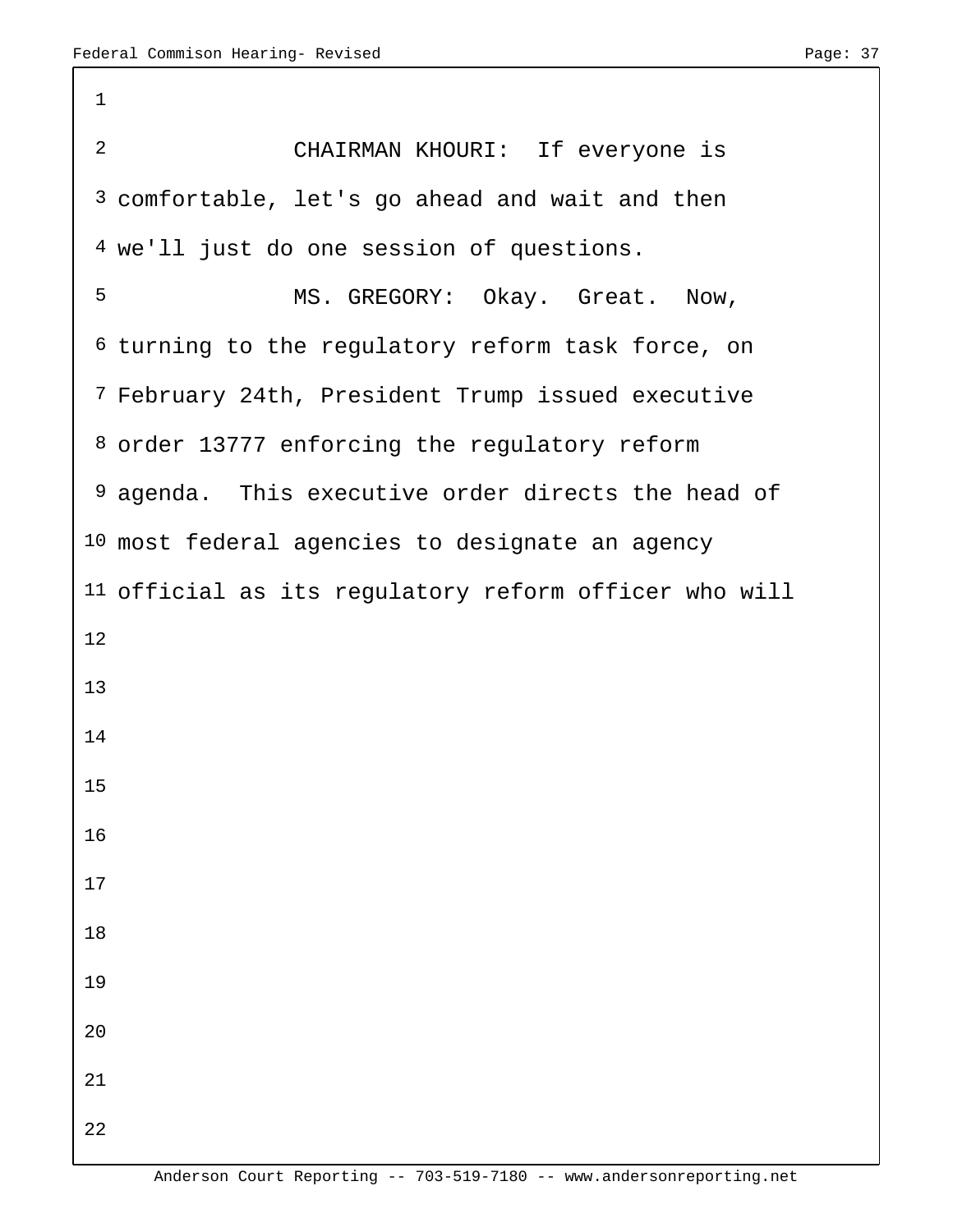1 oversee the implementation of regulatory reform 2 initiatives and policies to ensure that agencies 3 effectively carry out regulatory reforms. 4 Although not required by the executive order, to 5 appoint a regulatory reform officer. On March 6 13th Chairman Khouri designated the managing 7 director to serve in that capacity. 8 I appreciate the chairman's decision to 9 designate me to serve this important initiative 10 and I look forward to coordinating the agency's 11 effort to evaluate our existing regulations and 12 make recommendations for repeal, replacement or 13 modification. As the first order of business and 14 as directed by the executive order, the 15 commission's regulatory reform task force was 16 formed and the task force includes Mary Hoang, 17 chief of staff, Peter King, deputy managing 18 director, Tyler Wood, general counsel and Tara 19 Nelson, counsel to the managing director. This 20 small group will ensure that we keep processes 21 moving and accomplish tasks in the most 22 expeditious and efficient manner.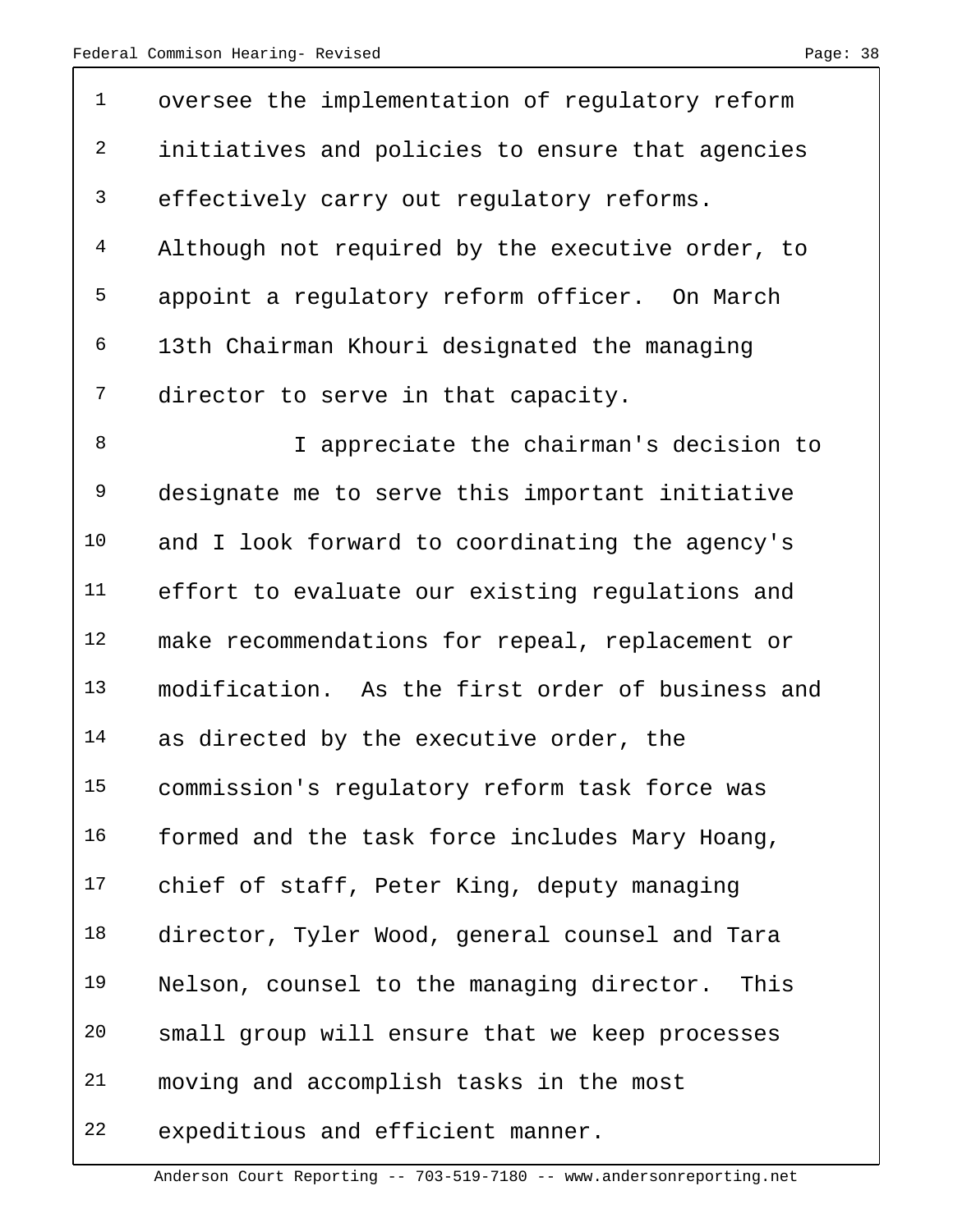| $\mathbf 1$ | The executive order directs each task              |
|-------------|----------------------------------------------------|
| 2           | force to attempt and identify regulations that     |
| 3           | eliminate jobs or inhibit job creation, are        |
| 4           | outdated, unnecessary or ineffective, impose costs |
| 5           | that exceed benefits or create a serious           |
| 6           | inconsistency or otherwise interfere with          |
| 7           | regulatory reform initiatives and policies.        |
| 8           | Consistent with the intent of the executive order, |
| 9           | I've met several times with the chairman to        |
| 10          | discuss the approach, initial concepts as to the   |
| 11          | regulatory proposals and a suggested timeline for  |
| 12          | the task force to produce its deliverables.        |
| 13          | Within 90 days of the executive order,             |
| 14          | the task force is directed to also provide a       |
| 15          | report to the agency head detailing the agency's   |
| 16          | progress towards the goals of implementing         |
| 17          | regulatory reform and identifying regulations for  |
| 18          | repeal, replacement or modification. Today's       |
| 19          | briefing meets that requirement.                   |
| 20          | Now, on to the work that the task force            |
| 21          | has been working on. We've been meeting weekly     |

22 now for the last six weeks or so. The first item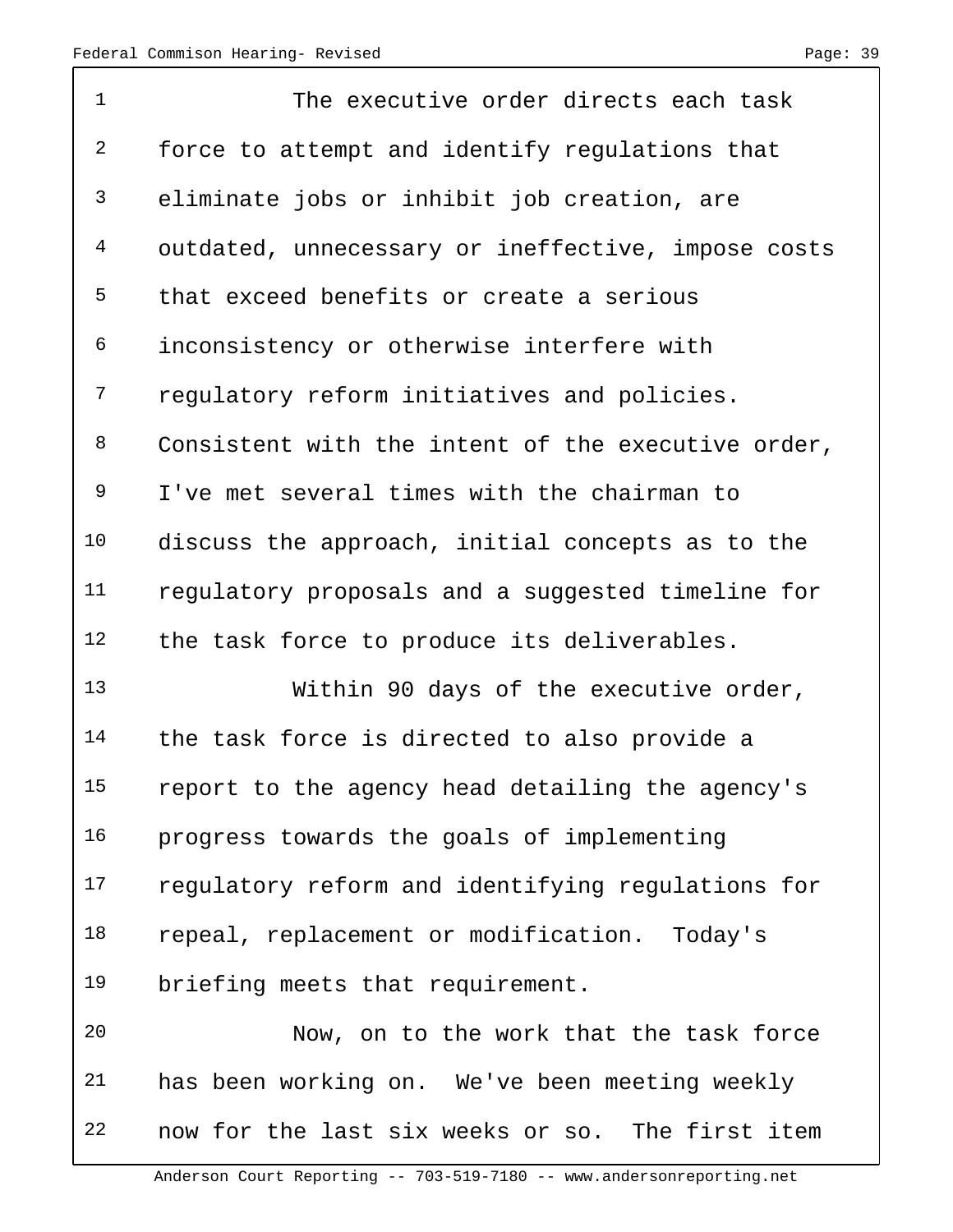| $\mathbf 1$    | that we wanted, we talked about what would be the  |
|----------------|----------------------------------------------------|
| $\overline{a}$ | best way to receive public comment on the          |
| $\mathsf{3}$   | commission's regulations. Section three of the     |
| $\overline{4}$ | executive order calls for the task force to seek   |
| 5              | input from state, local and tribal governments,    |
| 6              | small businesses, consumers and non- governmental  |
| 7              | organizations and trade associations. Given the    |
| 8              | relatively broad span of the commission's          |
| 9              | regulations, which affect ocean common carriers,   |
| 10             | marine terminal operators, ocean transportation    |
| 11             | intermediaries, tariff published surety companies, |
| 12             | exporters, importers, and beneficial cargo owners, |
| 13             | we determined that a public notice of inquiry      |
| 14             | offered the best and most expeditious way to       |
| 15             | solicit comments and information from members of   |
| 16             | the public about the commission's regulatory       |
| 17             | programs deemed outdated, unnecessary or           |
| 18             | ineffective.                                       |
| 19             | Comments received from the NOI process             |
| 20             | will serve to better focus the task force's        |
| 21             | efforts on those regulatory provisions or programs |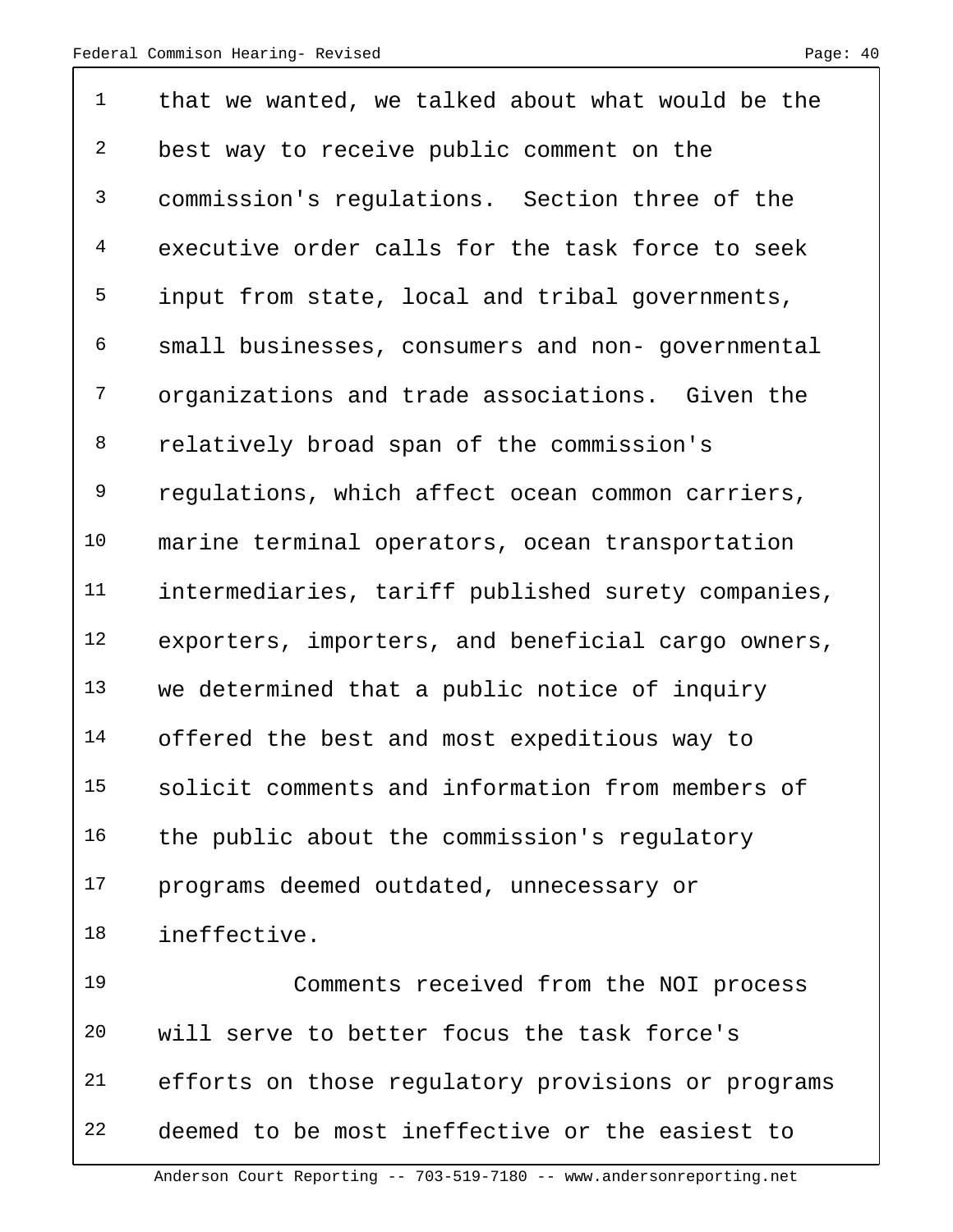| $\mathbf 1$    | appeal. In turn, relevant and insightful input on  |
|----------------|----------------------------------------------------|
| $\overline{2}$ | the effects, costs and burdens of the agency's     |
| 3              | programs will assist the task force and the agency |
| 4              | head in determining the extent to which the        |
| 5              | commission can and should prioritize efforts in    |
| 6              | remedying those provisions identified as being     |
| 7              | outdated, unnecessary or ineffective.              |
| 8              | I'm pleased to report that the                     |
| 9              | commission has voted to approve issuance of this   |
| 10             | notice of inquiry with the 30 day comment period.  |
| 11             | I expect that the NOI could be sent to the Federal |
| 12             | Register in relatively short order and thereafter  |
| 13             | posted on the commission's website. The task       |
| 14             | force will use this information as well as input   |
| 15             | from the commissioners to develop a recommended    |
| 16             | list of FMC regulations in priority order that     |
| 17             | should be repealed, replaced or modified. There    |
| 18             | may be an opportunity here to move the             |
| 19             | commission's regulatory reform priorities forward  |
| 20             | on two tracks, a regular track for those types of  |
| 21             | regulations that are more complicated, and also a  |
| 22             | faster track. That would be proposals for          |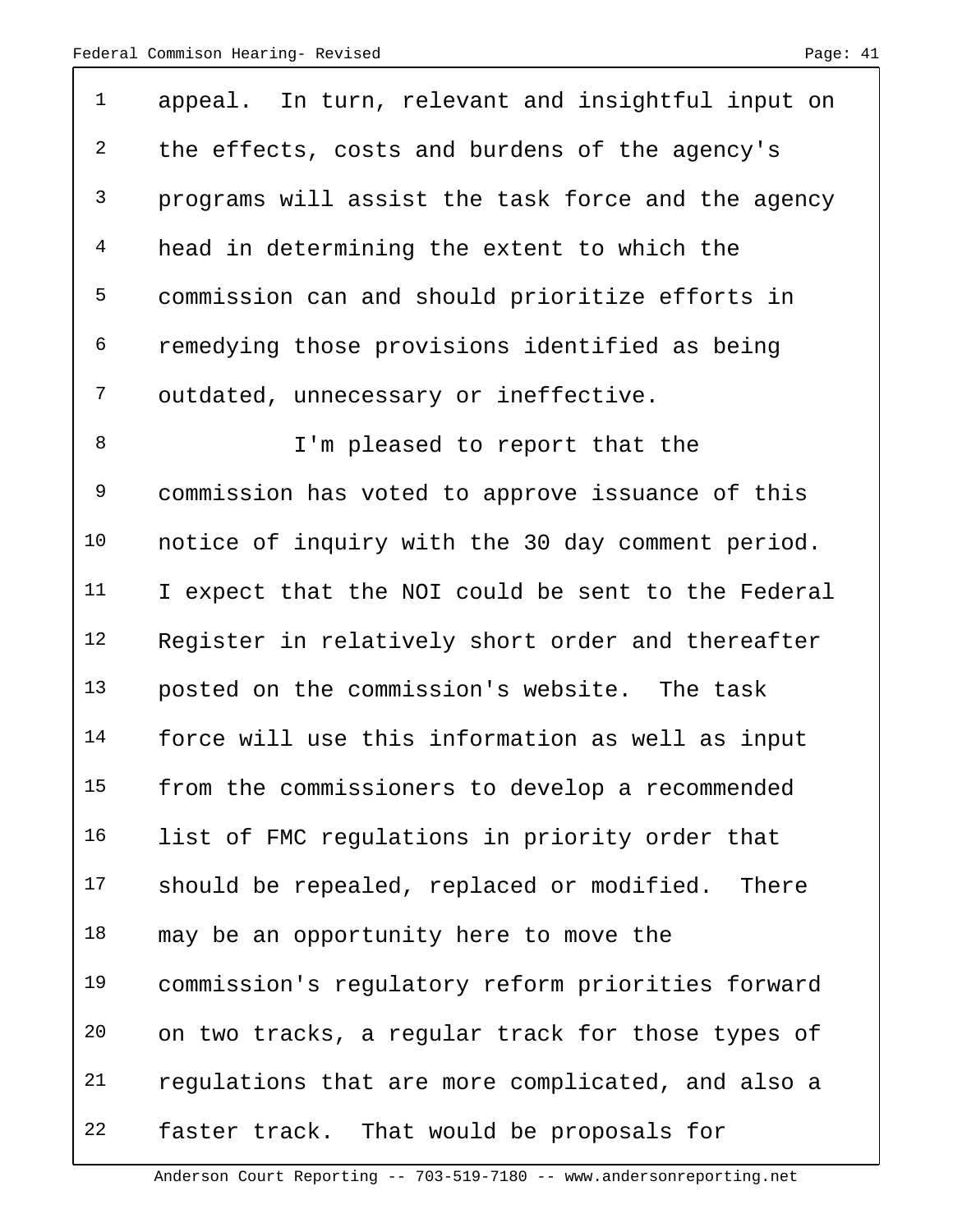| $\mathbf 1$    | regulatory change that would require relatively     |
|----------------|-----------------------------------------------------|
| $\overline{2}$ | less time to execute. So our task force will come   |
| 3              | back to the commission hopefully with two lists, a  |
| 4              | fast track list and sort of a regular list.         |
| 5              | Once public comments are received and               |
| 6              | reviewed, the task force will finalize its          |
| 7              | recommendations for commission consideration.<br>In |
| 8              | the meantime, in undertaking this role, the task    |
| 9              | force also will coordinate staff's activities with  |
| 10             | respect to other rulemakings and petitions          |
| 11             | currently before the commission. Separately, but    |
| 12             | certainly related, the task force will also         |
| 13             | coordinate its efforts with the development of the  |
| 14             | commission's next five year strategic plan. Thank   |
| 15             | you for this opportunity to brief you today, and    |
| 16             | I'd be happy to answer any questions you may have.  |
| 17             | CHAIRMAN KHOURI: Thank you, a very good             |
| 18             | briefing, I'll turn to my colleague, ladies first.  |
| 19             | COMMISSIONER DYE: Thank you so much.                |
| 20             | This is great. When I came here to the commission   |
| 21             | a long time ago, don't anybody start counting on    |
| 22             | their fingers, I assumed, after having handled all  |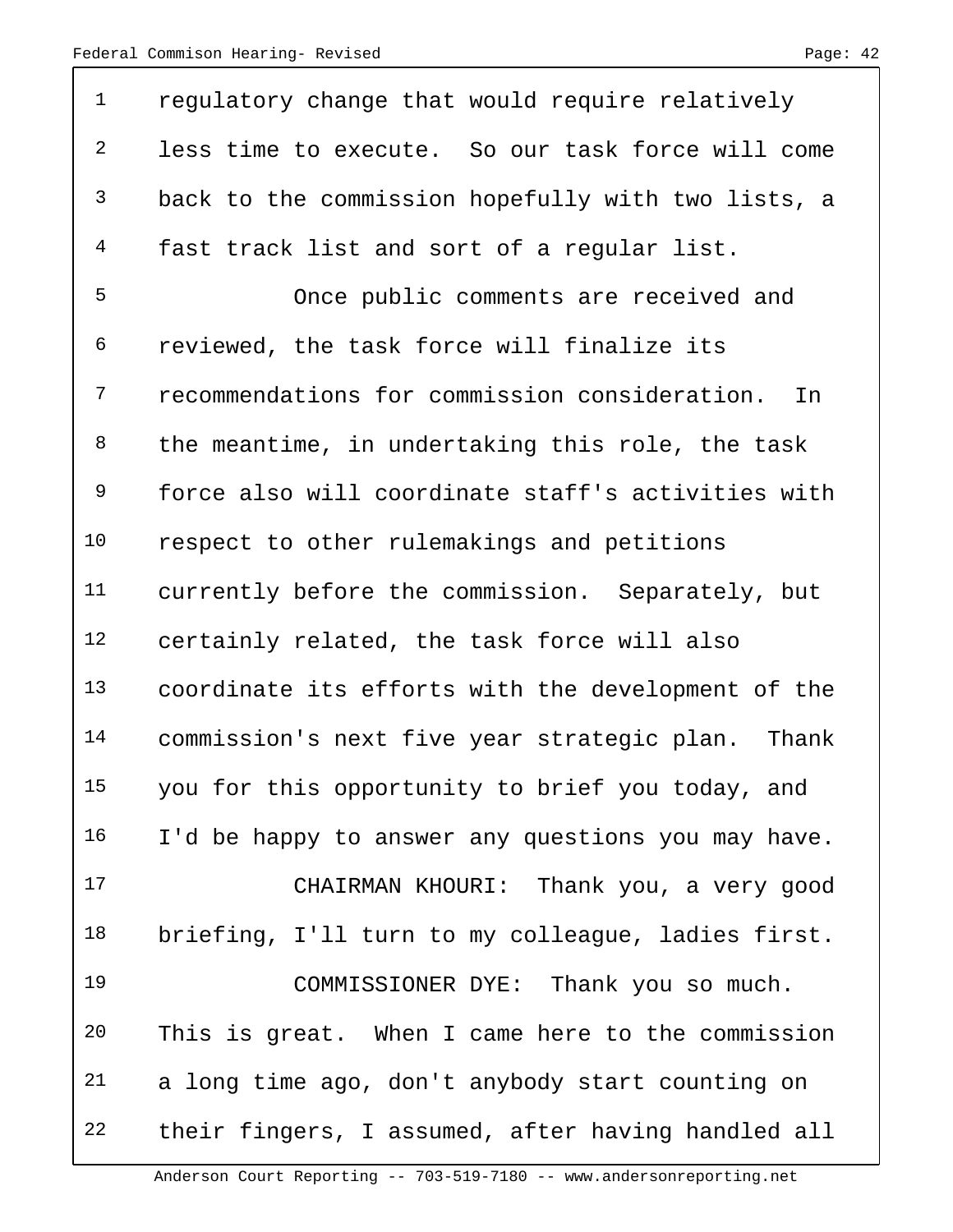1 the ocean shipping reform at the House of 2 Representatives, that we would continue to 3 incrementally deregulate, give the market some 4 time to adjust and move forward. That didn't 5 happen. Now, after hearing this briefing and 6 discussing with my fellow commissioners, I'm sure 7 that that will happen. It will come as no 8 surprise here, to anybody here that I refer all 9 that, the repeal part rather than replace or 10 modify part, and I'm very pleased to hear you say 11 that you -- our task force is considering fast 12 tracking some deregulatory provisions that we all 13 know are ready to go. And so I appreciate it very 14 much and I look forward to discussing it with my 15 colleagues and my staff soon. 16 CHAIRMAN KHOURI: Thank you. 17 Commissioner Doyle. 18 COMMISSIONER DOYLE: Thank you, Ms. 19 Gregory for reporting that. Any timeline or I

20 know you said in the near future for the notice of

21 inquiry to be published in the Federal Register.

22 You got enough time, two weeks, three weeks, a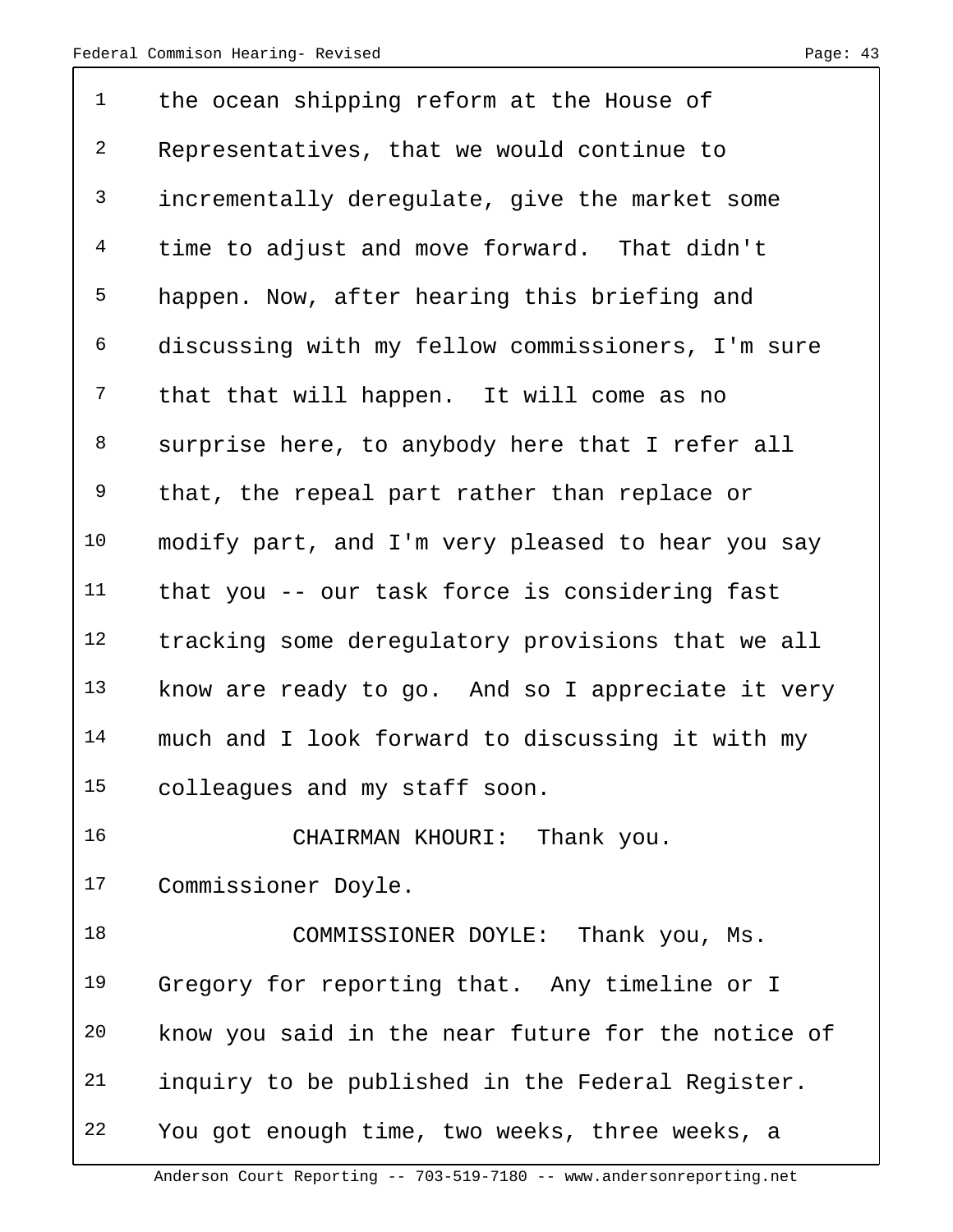1 month? 2 MS. GREGORY: I would have to check with 3 our assistant secretary but it should be in pretty 4 good order. It could out, it could go to the 5 Federal Register in the next couple of days. 6 MS. DICKON: Yeah, it could be published 7 next week. 8 COMMISSIONER DOYLE: Thank you. No 9 further questions. 10 CHAIRMAN KHOURI: Commissioner Maffei. 11 COMMISSIONER MAFFEI: Thank you very 12 much, Mr. Chairman. I do, I do just want to 13 express my view. First of all, it was a very good 14 presentation, thank you. I do want to express my 15 view that I do think the analysis is correct, that 16 as an independent agency, we are not required to 17 follow these executive orders. That said, I think 18 that unless there was an exception and compelling 19 reason not to do so that we absolutely should and 20 so I very much support the chairman's move on 21 that. I would also note that he has been 22 extremely inclusive in his decision making on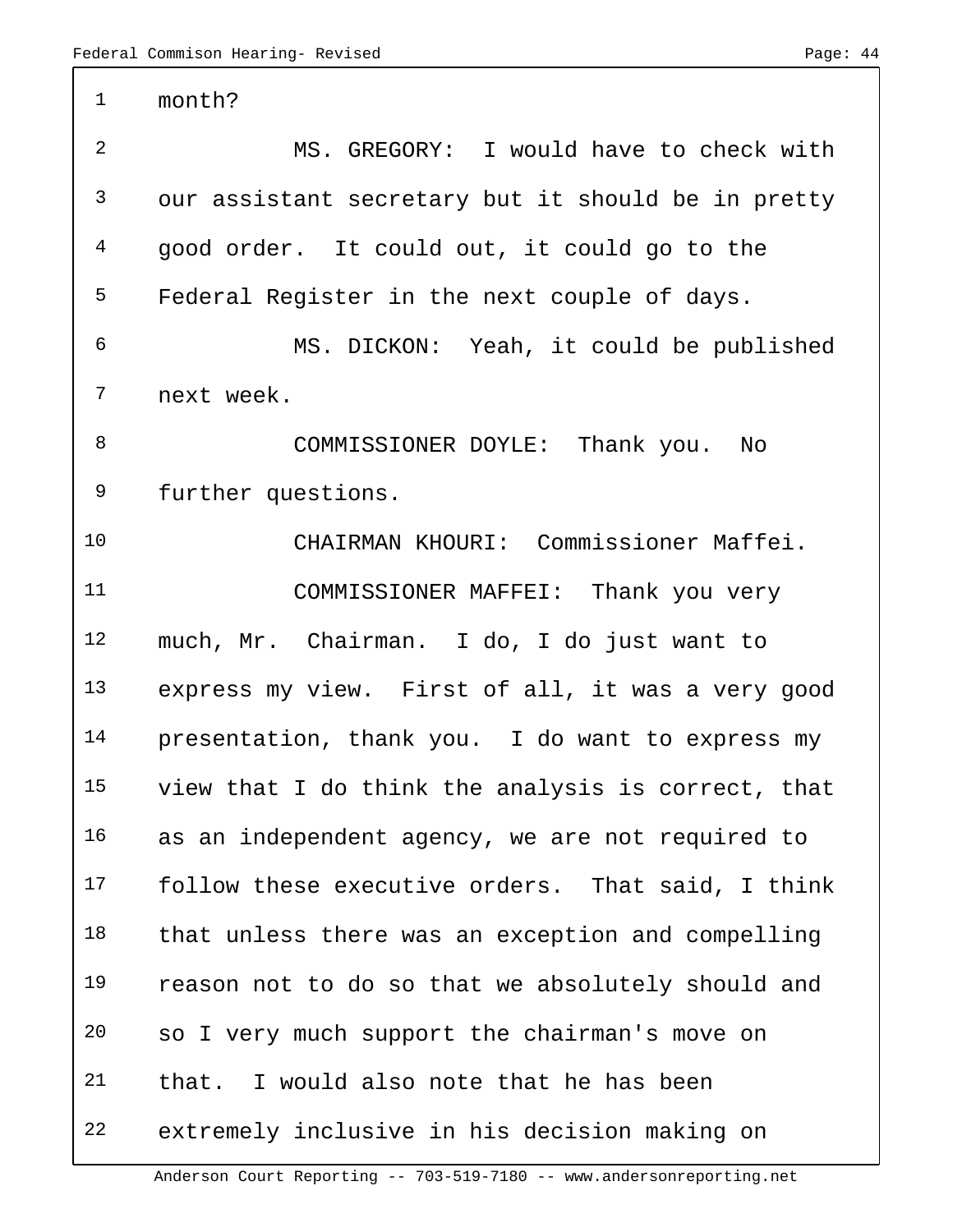| $\mathbf 1$    | this, including even appointing you, Madame        |
|----------------|----------------------------------------------------|
| $\overline{a}$ | Managing Director, so I just applaud him for that, |
| 3              | and I think it's certainly the right thing to do   |
| 4              | that we do this process.                           |
| 5              | My only question is just in terms of the           |
| 6              | public comment. Is there any plan or should we     |
| 7              | consider having any kind of hearings or more       |
| 8              | active solicitation of particular groups that we   |
| 9              | know are of interest and I would invite Commission |
| 10             | Dye with her experience, with her supply chain     |
| 11             | initiative to also comment on that. Will we get    |
| 12             | sufficient public comment simply with a notice of  |
| 13             | inquiry.                                           |
| 14             | MS. GREGORY: I think that that is --               |
| 15             | I'm sorry, was the question to Commission Dye?     |
| 16             | COMMISSIONER MAFFEI: Yeah, I guess I               |
| 17             | would ask you to answer it first and then if       |
| 18             | Commission Dye.                                    |
| 19             | COMMISSIONER DYE: Okay. As far as the              |
| 20             | effect or a perspective?                           |
| 21             | COMMISSIONER MAFFEI: Perspective, yeah.            |
| 22             | COMMISSIONER DYE: Perspective.                     |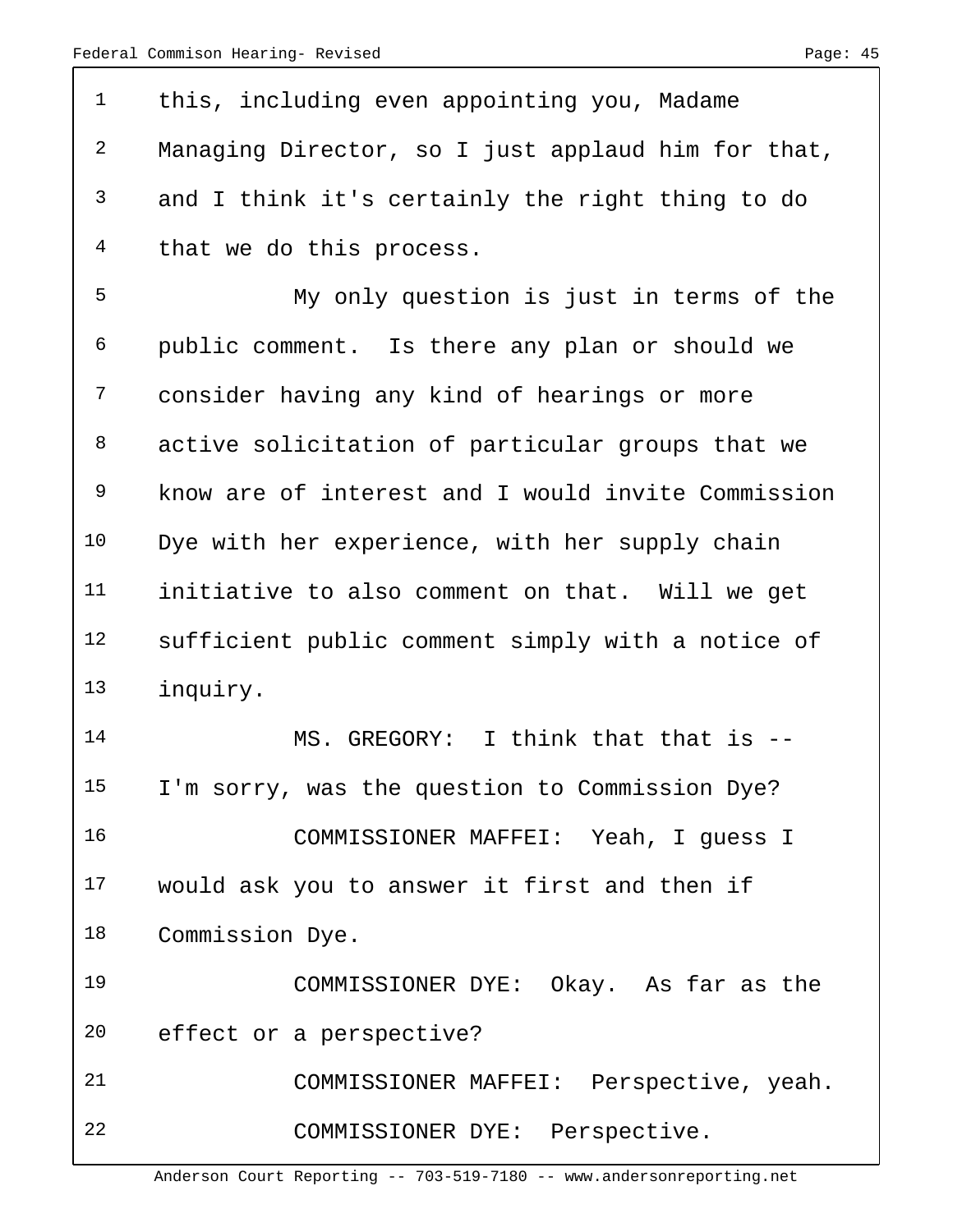| $\mathbf{1}$   | COMMISSIONER MAFFEI: Yeah, my concern              |
|----------------|----------------------------------------------------|
| 2              | is sometimes when we send these inquiries out and  |
| $\mathsf{3}$   | granted, these, it may not be as major an issue as |
| $\overline{4}$ | this is, we don't get much. And I don't think      |
| 5              | that's because of lack of interest necessarily,    |
| 6              | it's just that, you know, people are busy, and you |
| $\overline{7}$ | know, they don't necessarily know how seriously    |
| 8              | we're taking this et cetera. So I know with you    |
| $\mathsf 9$    | and your supply chain initiative, you've been able |
| 10             | to get a great deal of input that we would         |
| 11             | otherwise would have not gotten. And so I guess    |
| 12             | my question to both of you is, is there any plan   |
| 13             | for that, should we consider something more active |
| 14             | like a hearing, or no? I mean it may not be        |
| 15             | necessary. It really is a question.                |
| 16             | COMMISSIONER DYE: I'm sure our staff               |
| 17             | has a lot of background and experience with        |
| 18             | groups, and reaching out to groups, which I think  |
| 19             | you've planned.                                    |
| 20             | MS. GREGORY: Yes, commissioner, I think            |
| 21             | what we want to start with is the notice of        |
| 22             | inquiry to get the written comments. Certainly,    |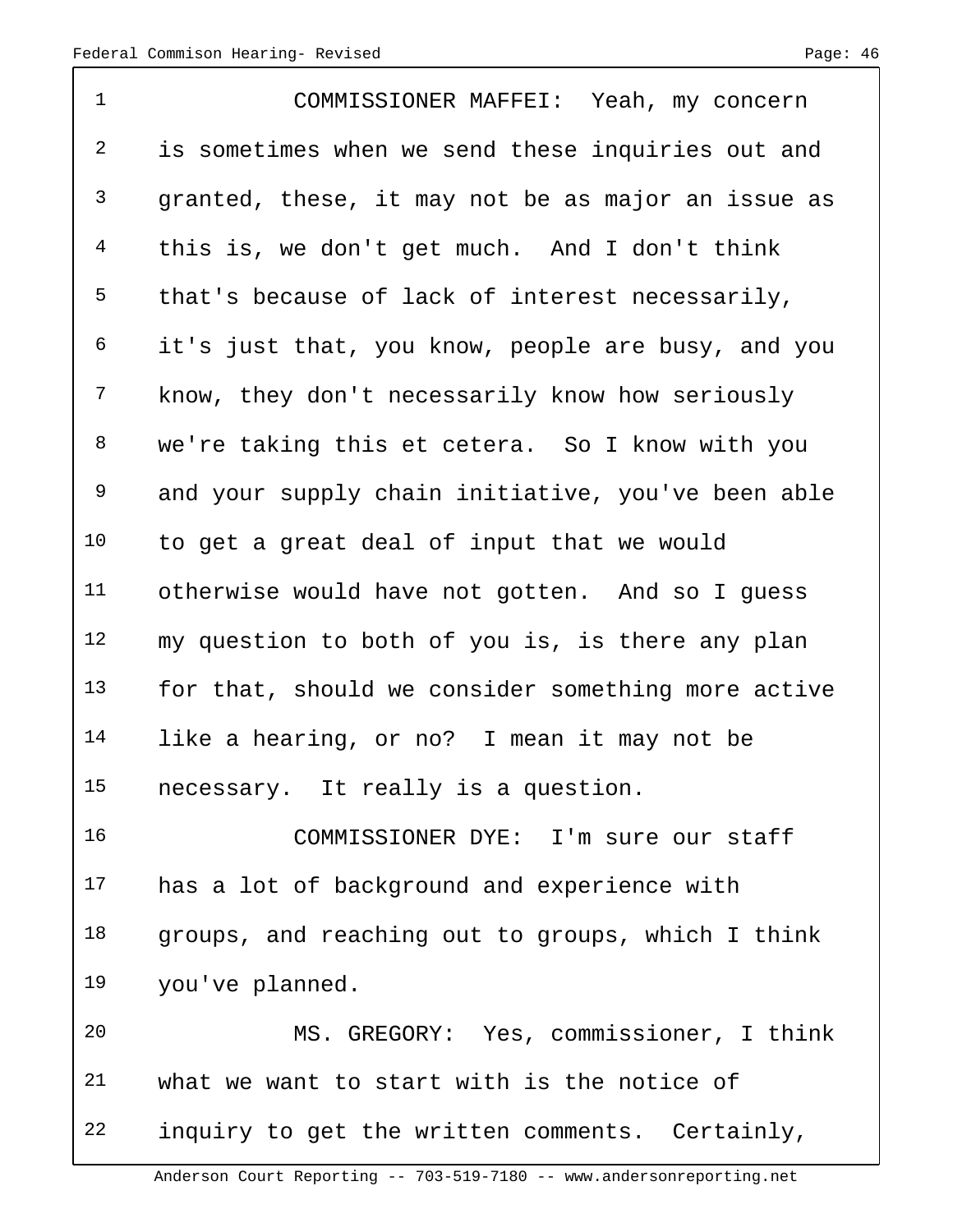| $\mathbf 1$    | yes, we've talked about also different ways to     |
|----------------|----------------------------------------------------|
| $\overline{a}$ | engage the industry and that can be done on a      |
| 3              | formal or informal basis. I think that once we     |
| 4              | have the comments, we have an opportunity to       |
| 5              | analysis them and also have, the commission have   |
| 6              | an opportunity to take a look at our own analysis, |
| 7              | our internal analysis and we'll also be talking    |
| 8              | with the commissioners in terms of                 |
| 9              | their priorities. It may be helpful and the        |
| 10             | commission could consider having a more formal     |
| 11             | type of oral hearing. But that could be a          |
|                |                                                    |
| 12             | decision point in the future.                      |
| 13             | COMMISSIONER DYE: I think -- this is               |
| 14             | not a legal AAPA, APA proceeding and so we have    |
| 15             | some flexibility there--                           |
| 16             | COMMISSIONER MAFFEI: Okay, good.                   |
| 17             | COMMISSIONER DYE: -- on how we get                 |
| 18             | input to the extent we think we need it.           |
| 19             | COMMISSIONER MAFFEI: No, I think that's            |
| 20             | excellent. I mean yeah, I mean obviously it would  |
| 21             | be nice to see what we get, and then we can        |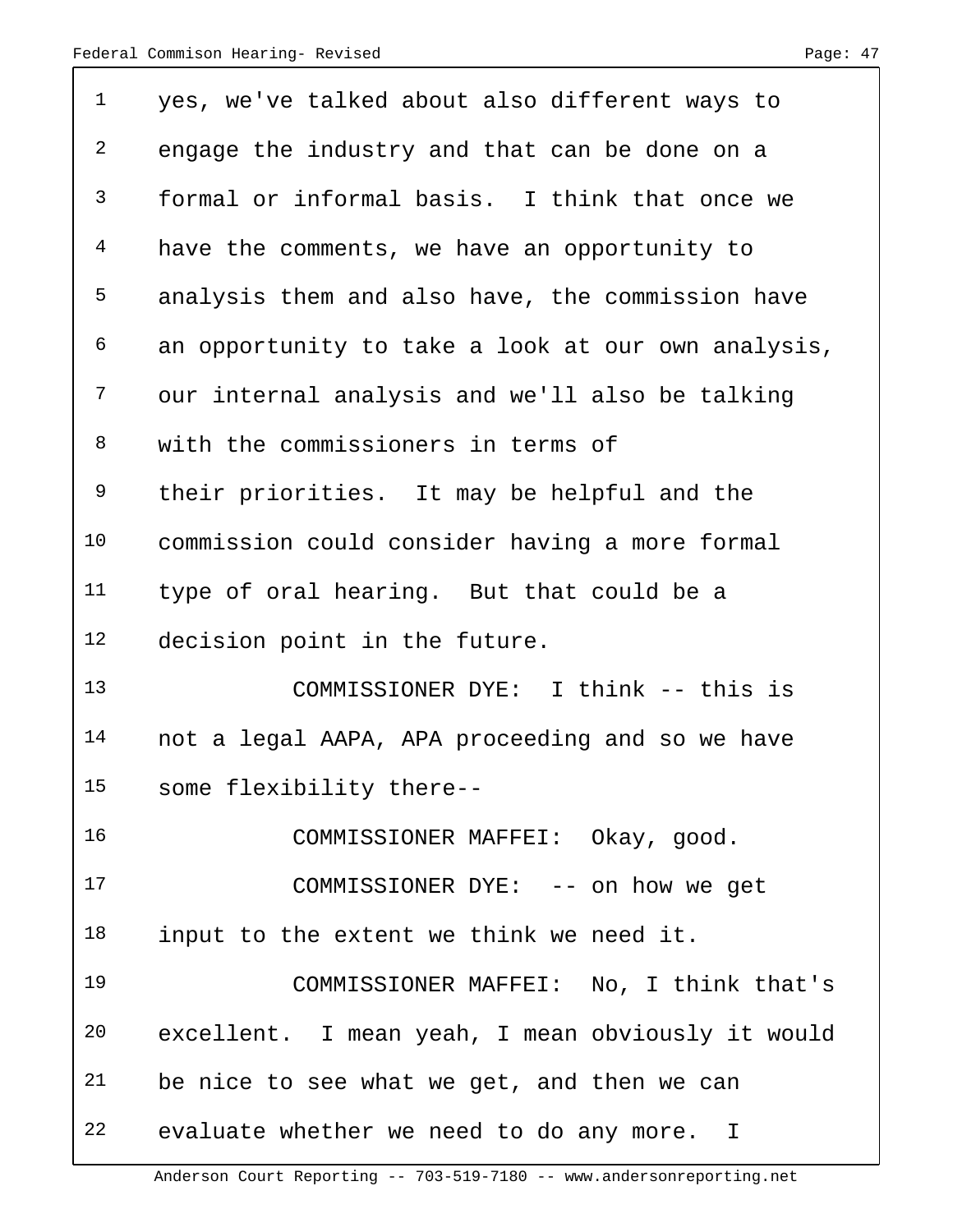| $\mathbf{1}$   | certainly don't, you know, want to go to any       |
|----------------|----------------------------------------------------|
| $\overline{2}$ | effort, costly effort to get more information if   |
| 3              | it just comes in anyway. But yeah, so there is     |
| 4              | sufficient amount of flexibility in the process    |
| 5              | and the timeline to do that later, that would be   |
| 6              | great.                                             |
| 7              | MS. GREGORY: Thank you.                            |
| 8              | CHAIRMAN KHOURI: If I might just follow            |
| 9              | up that comment of, I'm going to start with one,   |
| 10             | because I've had a number of meetings, as Ms.      |
| 11             | Gregory referenced, in moving this forward. I've   |
| 12             | spoken of this in a couple of speeches recently    |
| 13             | that we all, those of us old enough to remember,   |
| 14             | and this is a nonpartisan issue, Vice President Al |
| 15             | Gore standing beside stacks of paper when          |
| 16             | President Clinton initiated his regulatory reform  |
| 17             | initiative, President George Bush and his          |
| 18             | regulatory reform initiative, President Obama and  |
| 19             | his excellent efforts in the same regard. We have  |
| 20             | done, I mean we have several notices of inquiry    |
| 21             | prior to the one that's getting ready to be        |
| 22             | issued.                                            |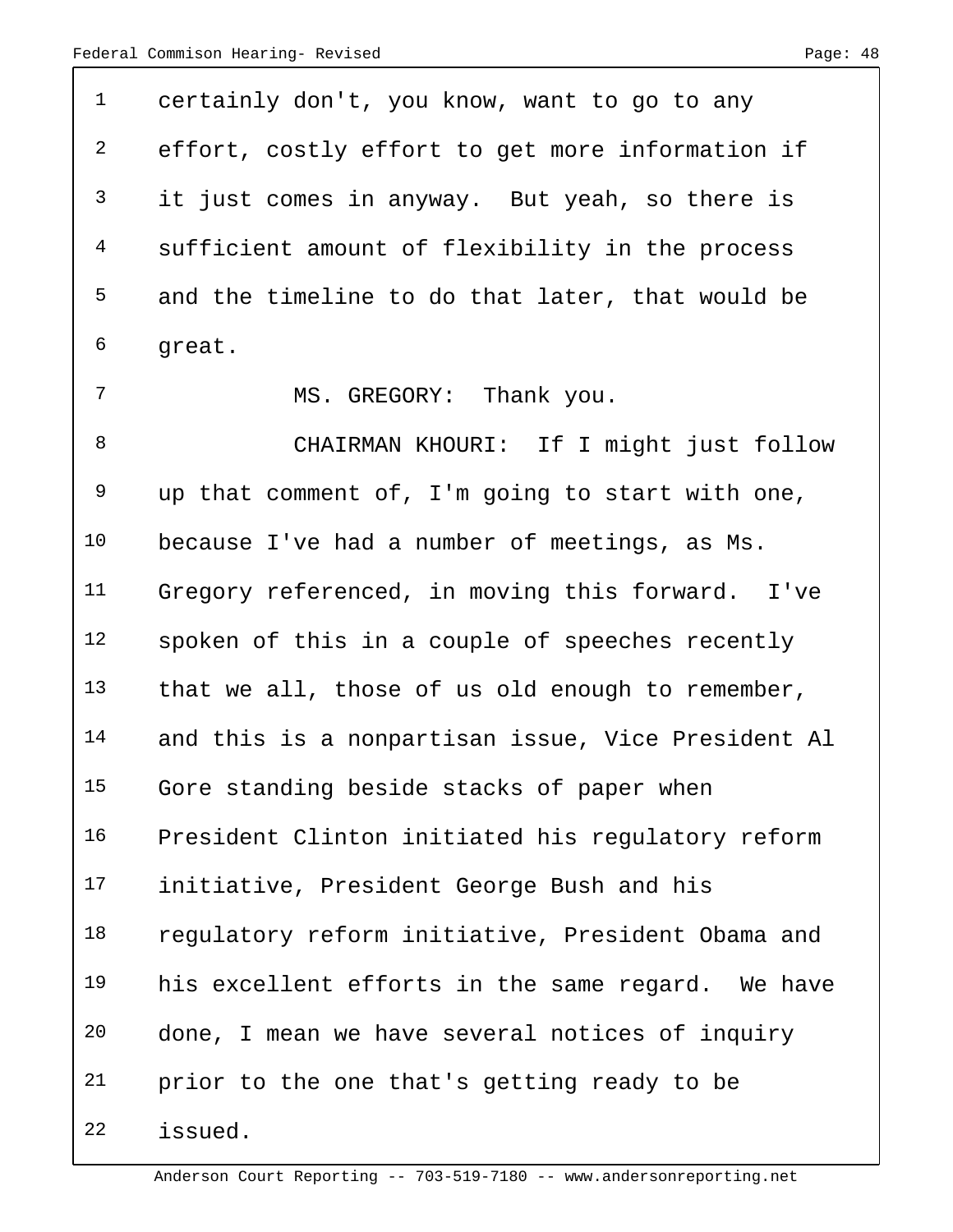1 When you say not enough comes, I'm going 2 to be extremely frank here, I wouldn't be 3 surprised if stakeholders across the board have 4 fatigue on answering these. And all I can tell 5 you is I give you my assurance, as I've said with 6 Ms. Gregory, that Hollywood demagogue, Yoda, 7 there's do or not do, there's no try. We're not 8 going to try to do regulatory reform here. We 9 will move forward, or stop. So I do encourage the 10 stakeholders from across the board, please 11 participate in this effort. We have, we are 12 resolute to move forward in a truly proactive way. 13 I think all of us four commissioners are confident 14 that we have the right person running the program 15 and her team and so thank you and you have all 16 four of us 100 percent support, Ms. Gregory. 17 MS. GREGORY: Thank you, Mr. Chairman, 18 thank you, commissioners. 19 CHAIRMAN KHOURI: Oh, excuse me, Tyler? 20 MR. WOOD: Yeah, thank you, sir. I just 21 wanted to make one comment so there's no 22 confusion. At this stage, the NOI stage, there is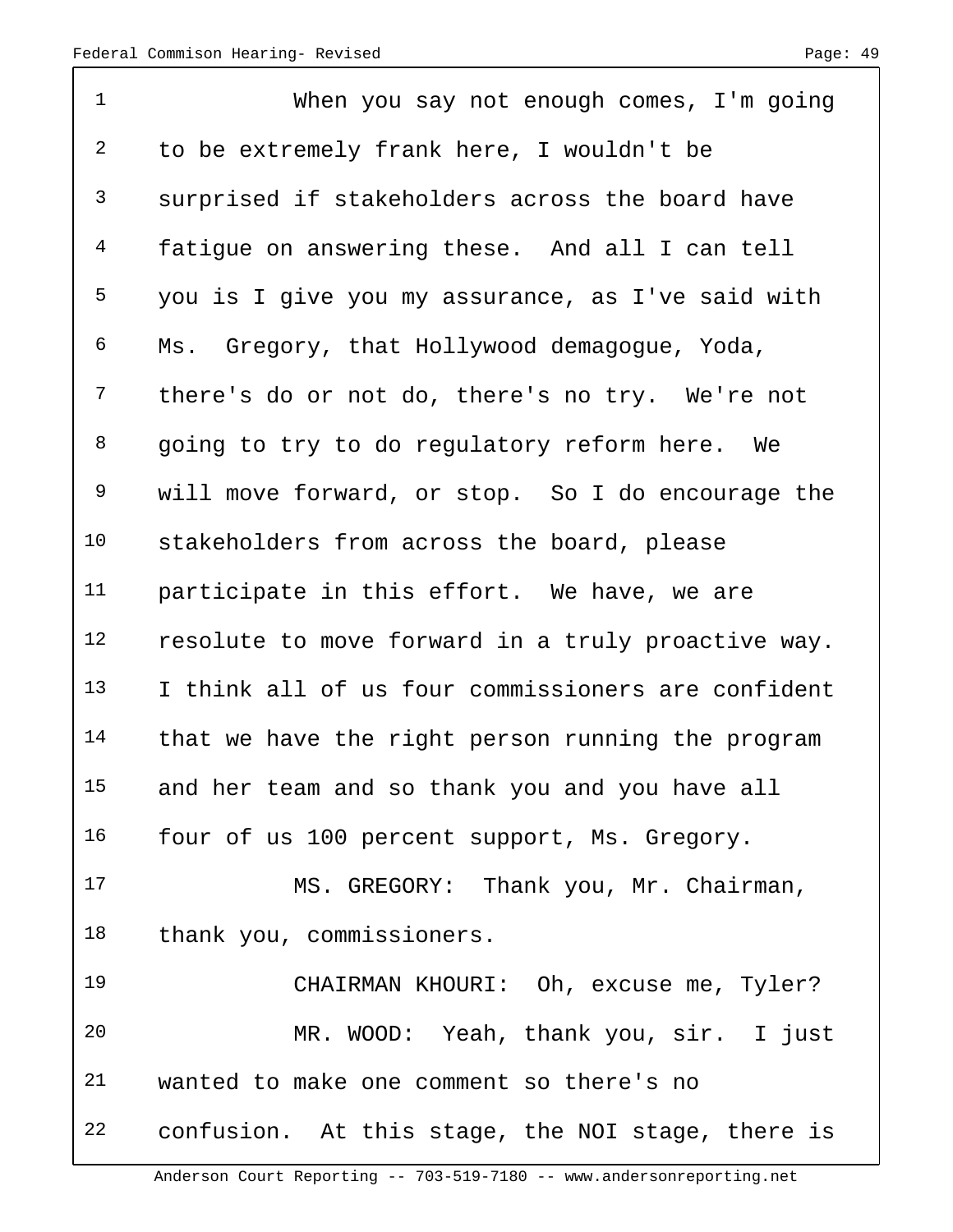| $\mathbf{1}$ | a lot of flexibility in how the commission         |
|--------------|----------------------------------------------------|
| 2            | receives comments. The more we do to repeal        |
| 3            | regulations, the less flexibility there is. We     |
| 4            | can still get input, whether it's through hearing  |
| 5            | or something else. But it does become an APA       |
| 6            | proceeding if we're starting to pull back          |
| 7            | regulations and- -                                 |
| 8            | COMMISSIONER DYE: Well, after we begin             |
| 9            | to consider a particular regulation.               |
| 10           | MR. WOOD: That's right.                            |
| 11           | COMMISSIONER DYE: But not in the                   |
| 12           |                                                    |
|              | overall agenda.                                    |
| 13           | MR. WOOD: No, we are soliciting                    |
| 14           | comments, nothing wrong with that. But the more    |
| 15           | we do, sort of particularly state what we are      |
| 16           | going to do, it is an APA proceeding and there are |
| 17           | ex parte rules in contacting one party, but not    |
| 18           | opening it up to the world, so I just wanted to    |
| 19           | recognize that. Thank you.                         |
| 20           | CHAIRMAN KHOURI: Point well made, and              |
| 21           | again, I'll just emphasize that, that's just a     |